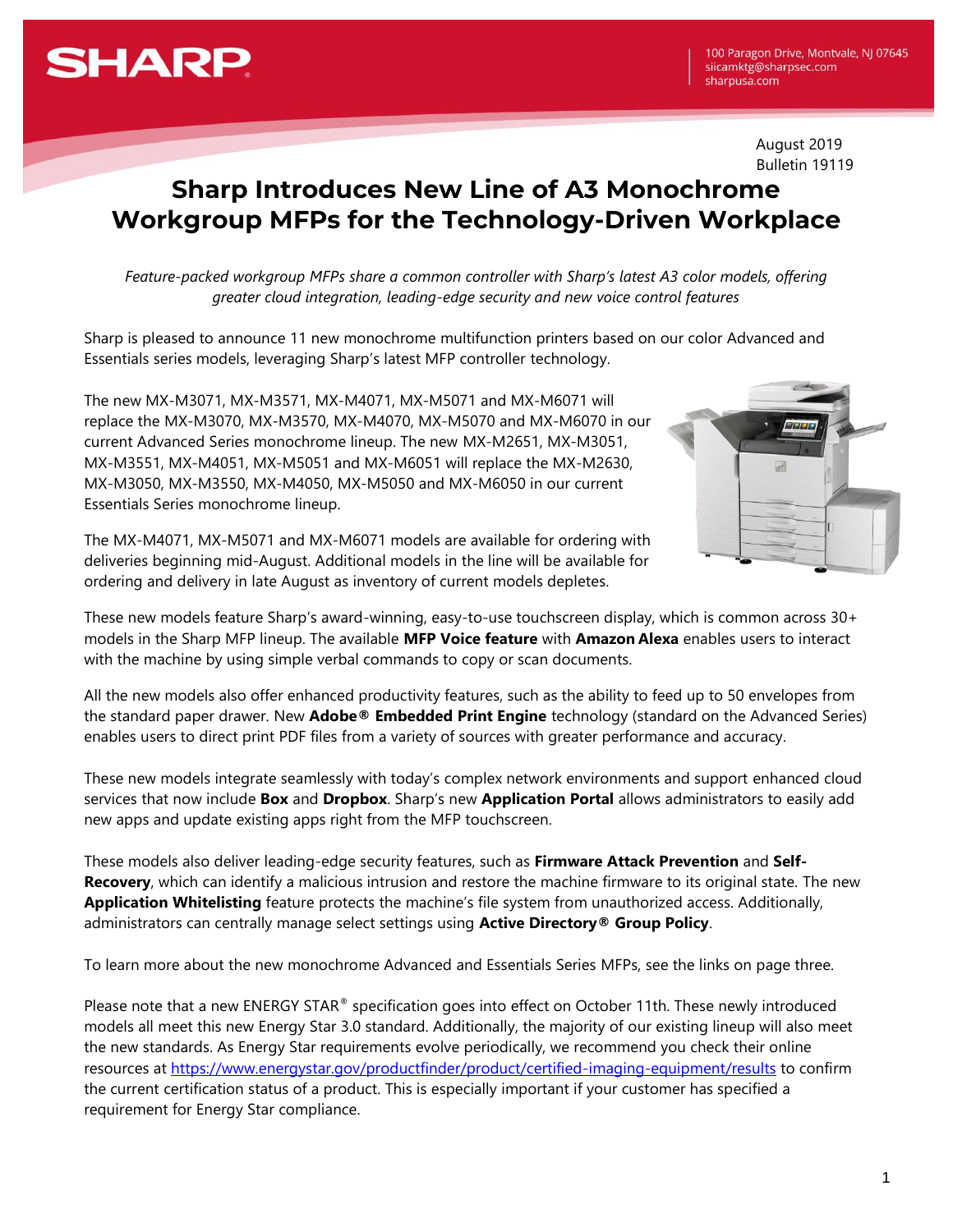#### **Availability for Ordering**

The new MX-M4071, MX-M5071 and MX-M6071 models are available for ordering via authorized Sharp dealers and direct sales with deliveries beginning in mid-August. The MX-M3071, MX-M3571 as well as the MX-M2651, MX-M3051, MX-M3551, MX-M4051, MX-M5051 and MX-M6051 models will be available for ordering and delivery in late August as inventory of current models depletes.

#### **Collateral Material**

Printed brochures will be available from the Hibbert Group. Please call 609-421-4212. Brochures, specification sheets, sales presentations, configuration charts, and more can be downloaded from our Sharp Product Center dealer website: success.sharpamericas.com.

| <b>Item Code</b> | <b>Description</b>                          | <b>Your Cost</b> |
|------------------|---------------------------------------------|------------------|
| CPD-3938         | MX-M3071/M3571/M4071 Product Brochure       | \$0.60           |
| CPD-3939         | MX-M5071/M6071 Product Brochure             | \$0.60           |
| CPD-3940         | MX-M2651/M3051/M3551/M4051 Product Brochure | \$0.60           |
| CPD-3941         | MX-M5051/M6051 Product Brochure             | \$0.60           |

#### **Sharp Success Center and Sharp PC Service – Your 24/7 Online Resource**

Login to [https://success.sharpamericas.com](https://success.sharpamericas.com/) for sales and [Sharp-pcservice.com](http://www.sharp-pcservice.com/) for service to access all the marketing tools, sales and service education, and product information you need to achieve success. Check the Calendar for online training opportunities. Visit **Sharp Academy** and earn your sales and service certifications. And be sure to take advantage of **My Sharp™**, an industry-leading dedicated customer service website that you can tailor to your customers' Sharp products.

Sharp continues to enhance its A3 offerings by introducing models that share productive workflow features across both color and monochrome A3 product lines, enabling users to easily operate any Sharp multifunction device. I urge you to place an order today!

Sincerely,

Observe bog

Shane Coffey Vice President, Product Management Sharp Imaging and Information Company of America

Prices, design and specifications are subject to change without notice

©2019 Sharp Electronics Corporation. All rights reserved. Sharp and all related trademarks are trademarks or registered trademarks of Sharp Corporation and/or its affiliated companies. Amazon, Alexa, and all related logos and motion marks are trademarks of Amazon.com, Inc. All other trademarks are the property of their respective owners. Adobe, the Adobe logo, Postscript and Postscript 3 are trademarks or registered trademark of Adobe in the United States and/or other countries. Active Directory is a trademark or registered trademark of Microsoft Corporation. All other trademarks are the property of their respective owners.